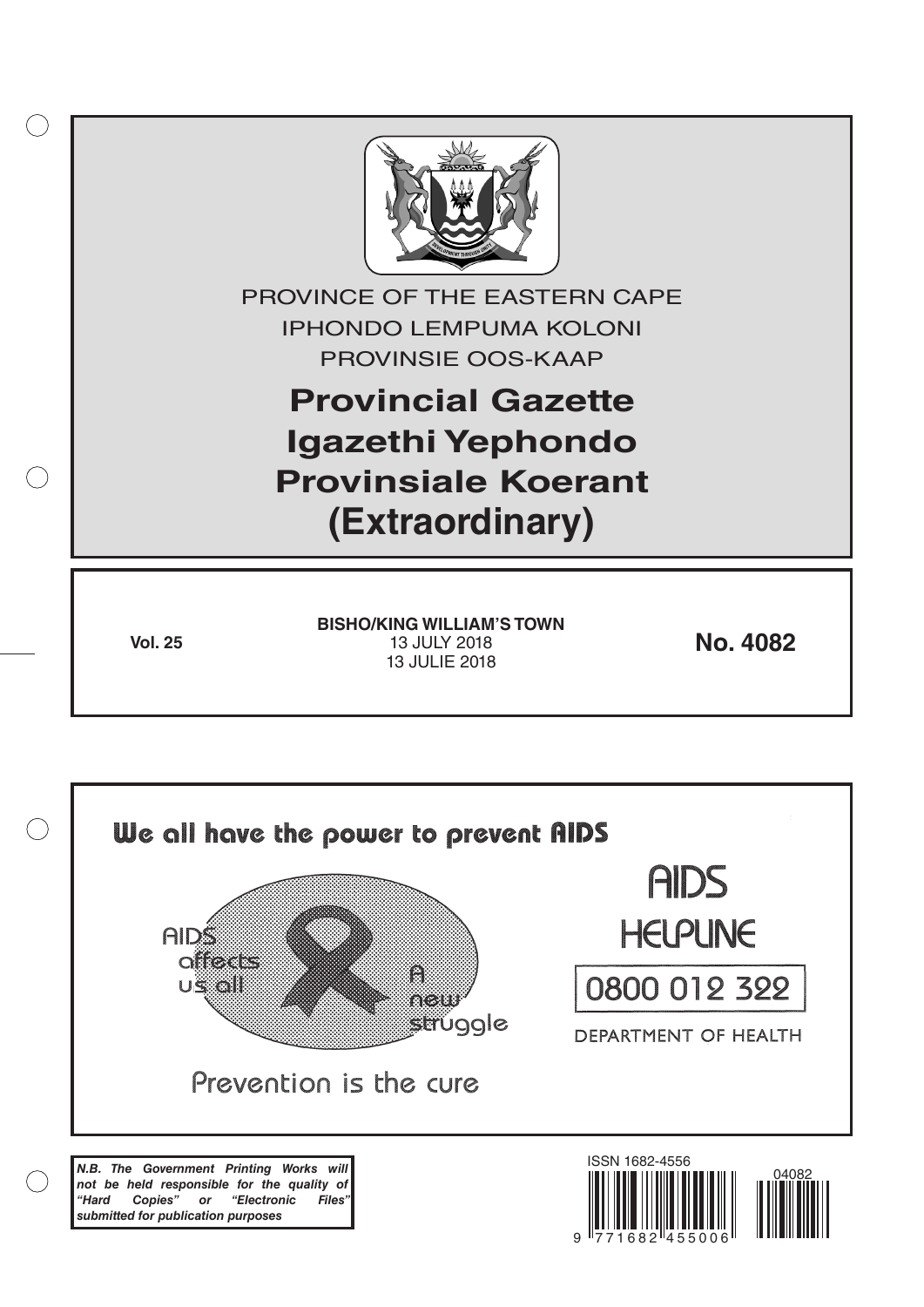# **IMPORTANT NOTICE:**

**The GovernmenT PrinTinG Works Will noT be held resPonsible for any errors ThaT miGhT occur due To The submission of incomPleTe / incorrecT / illeGible coPy.**

**no fuTure queries Will be handled in connecTion WiTh The above.**

## **CONTENTS**

|            |                                                                                                       | Gazette<br>No. | Paae<br>No. |
|------------|-------------------------------------------------------------------------------------------------------|----------------|-------------|
|            | <b>LOCAL AUTHORITY NOTICES • PLAASLIKE OWERHEIDS KENNISGEWINGS</b>                                    |                |             |
| 134<br>135 | Eastern Cape Liquor Act (10/2003): Notice of Lodgement of Applications for Removal of Certificate of  | 4082           |             |
|            |                                                                                                       | 4082           |             |
| 136        | Eastern Cape Liquor Act (10/2003): Notice of lodgement of applications for transfer of certificate of | 4082           |             |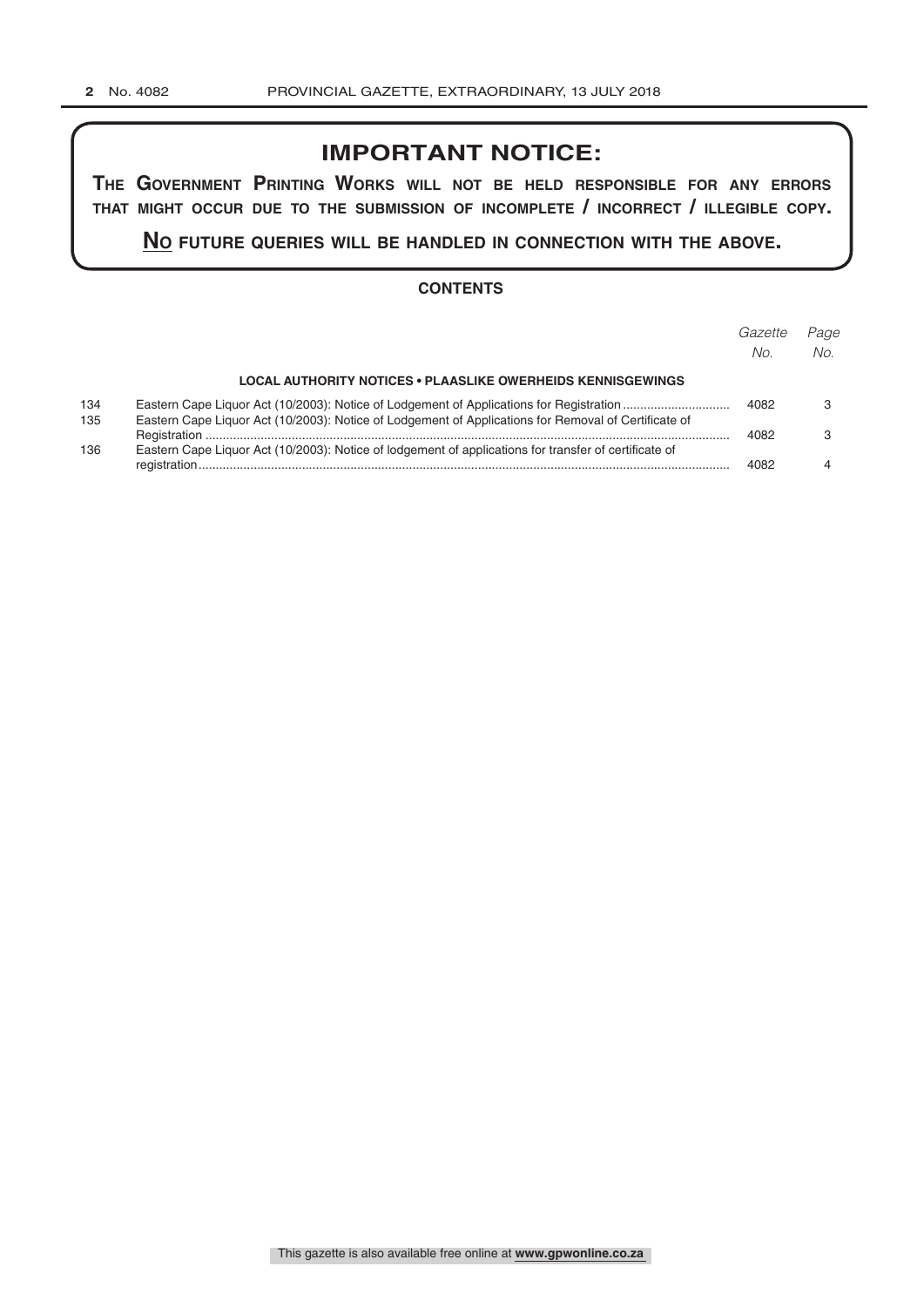# Local Authority Notices • Plaaslike Owerheids Kennisgewings

#### **LOCAL AUTHORITY NOTICE 134 OF 2018**

 $1. \, \text{GW3}$  $\ln A + (1)$ 

EASTERN CAPE LIQUOR ACT, 2003 (Act No. 10 of 2003) NOTICE OF LODGEMENT OF APPLICATIONS FOR REGISTRATION

Notice is hereby given that the applications for registration, particulars of which appear in the Schedule hereunder, have been lodged with the Board. Interested parties may, free of charge, inspect any application which appears in the Schedule hereunder and may within twenty one days of this notice, lodge with the Board written representations in support of, or written objections. LERATO RADIKOANYANA EASTERN CAPE LIQUOR BOARD 12 July 2018 SCHEDULE

| $\overline{2}$            |                   | 3                                                       | 4                                   |                                 |                                                                                                                                   |  |
|---------------------------|-------------------|---------------------------------------------------------|-------------------------------------|---------------------------------|-----------------------------------------------------------------------------------------------------------------------------------|--|
| <b>Application Number</b> |                   | Name and number of<br>Ward                              | Kind of registration<br>applied for | Kind of<br>liquor to be<br>sold | Name under which business is to be<br>conducted and particulars of the erf,<br>street or farm                                     |  |
| 1.                        | REF6101055778088  | Ward 20 Nelson Mandela<br>Metropolitan Municipality     | On and Off<br>Consumption           | All kinds                       | Fura's Tavern, 514 Ngoyi Street, Matthew<br>Goniwe Hostel, Kwazakhele, Port Elizabeth,<br>6001                                    |  |
| 2.                        | REF8204271161085  | Ward 33 Enoch mgijima<br><b>Local Municipality</b>      | On and Off<br>Consumption           | All kinds                       | Sonamzi's Tavern, 495 Topsy Joka Street,<br>Zola Location, Tarkastad, 5370                                                        |  |
| 3.                        | REF6009235720088  | Ward 6 Dr Bevers Naude<br><b>Local Municipality</b>     | Off Consumption                     | All kinds                       | Cheap Cheap Liquor Store, Erf 1725, 2049<br>Elite View, Masizakhe Township, Graaff-<br><b>Reinet, 6280</b>                        |  |
| 4.                        | REF9212025920085  | Ward 7 Mbhashe Local<br>Municipality                    | On and Off<br>Consumption           | All kinds                       | Nozipo Sports Bar, Nywara Administrative<br>Area, Munyu Location, Idutywa, 5000                                                   |  |
| 5.                        | REF7110040682080  | Ward 53 Nelson Mandela<br>Metropolitan Municipality     | Off Consumption                     | All kinds                       | Phumla's Take Away, 29867 Rosedale<br>Extension 1, Moegesukkel, Uitenhage, 6280                                                   |  |
| 6.                        | REF5609045104083  | Ward 8 Sunday's River<br>Local Municipality             | On Consumption                      | All kinds                       | Zuurberg Mountain Inn, Erf 73, Zuurberg<br>Mountain Inn, R 335, Addo, 6330                                                        |  |
| 7.                        | REF9101166145083  | Ward 13 Matatiele Local<br>Municipality                 | On and Off<br>Consumption           | All kinds                       | Riverside Tavern, Masupha Village, George<br>Moshesh Administrative Area, Matatiele,                                              |  |
| 8.                        | REF6410170853084  | Ward 11 Mnguma Local<br>Municipality                    | On and Off<br>Consumption           | All kinds                       | Funeka's Tavern, Diya Location,<br>Butterworth, 4960                                                                              |  |
| 9.                        | REF5404175586089  | Ward 8 Sengu Local<br>Municipality                      | On and Off<br>Consumption           | All kinds                       | Las Vegas, Erf 562A, Mokhesi Village,<br>Sterkspruit, 9762                                                                        |  |
| 10.                       | REF9012261031088  | Ward 16 King Sabata<br>Dalindyebo Local<br>Municipality | On and Off<br>Consumption           | All kinds                       | Big Nuz, Luxeni Location, Nase<br>Administrative Area, Mthatha, 5100                                                              |  |
| 11.                       | REF2003/031929/07 | Nelson Mandela<br>Metropolitan Municipality             | <b>Special Event</b>                | All kinds                       | Ironman South Africa (Pty) Limited,<br>University 2 <sup>nd</sup> , Avenue Cricket Grounds,<br>Summerstrand, Port Elizabeth, 6001 |  |
| 12.                       | REF2003/031929/07 | Nelson Mandela<br>Metropolitan Municipality             | Special Event                       | All kinds                       | Ironman South Africa (Pty) Limited, Hobie<br>Beach, Summerstrand, Port Elizabeth, 6001                                            |  |

#### **LOCAL AUTHORITY NOTICE 135 OF 2018**

FORM 13 [Reg

#### EASTERN CAPE LIQUOR ACT, 2003 (Act No. 10 of 2003)

NOTICE OF LODGEMENT OF APPLICATIONS FOR REMOVAL OF CERTIFICATE OF REGISTRATION

Notice is hereby given that the applications for removal of certificates of registration, particulars of which appear in the Schedule hereunder, have been lodged with the Board.

Interested parties may, free of charge, inspect any application which appears in the Schedule hereunder and may within twenty one days of this notice, lodge with the Board written representations in support of, or written objections.

## LERATO RADIKOANYANA

12 July 2018

1. SCHEDULE <sup>1</sup> 2 3 4 5 Application Number Name and number of Particulars of Particulars of Particulars of the March Name and number of Particulars of Certificate of Particulars of Particulars of the March Name and number of Particulars of Partic Ward registration holder of certificate of registration<br>Fariya Trading proposed premises ECP24499/3039/OF Ward 10 Senqu Local Fariya Bottle Store, 16 Fariya Trading Fariya Bottle Store, B 55<br>Municipality Riverside Mall, Sterkspruit, Agency (Pty) Zwelitsha Location, Riverside Mall, 9762 Agency (Pty) **Limited** Zwelitsha Location,<br>Sterkspruit, 9762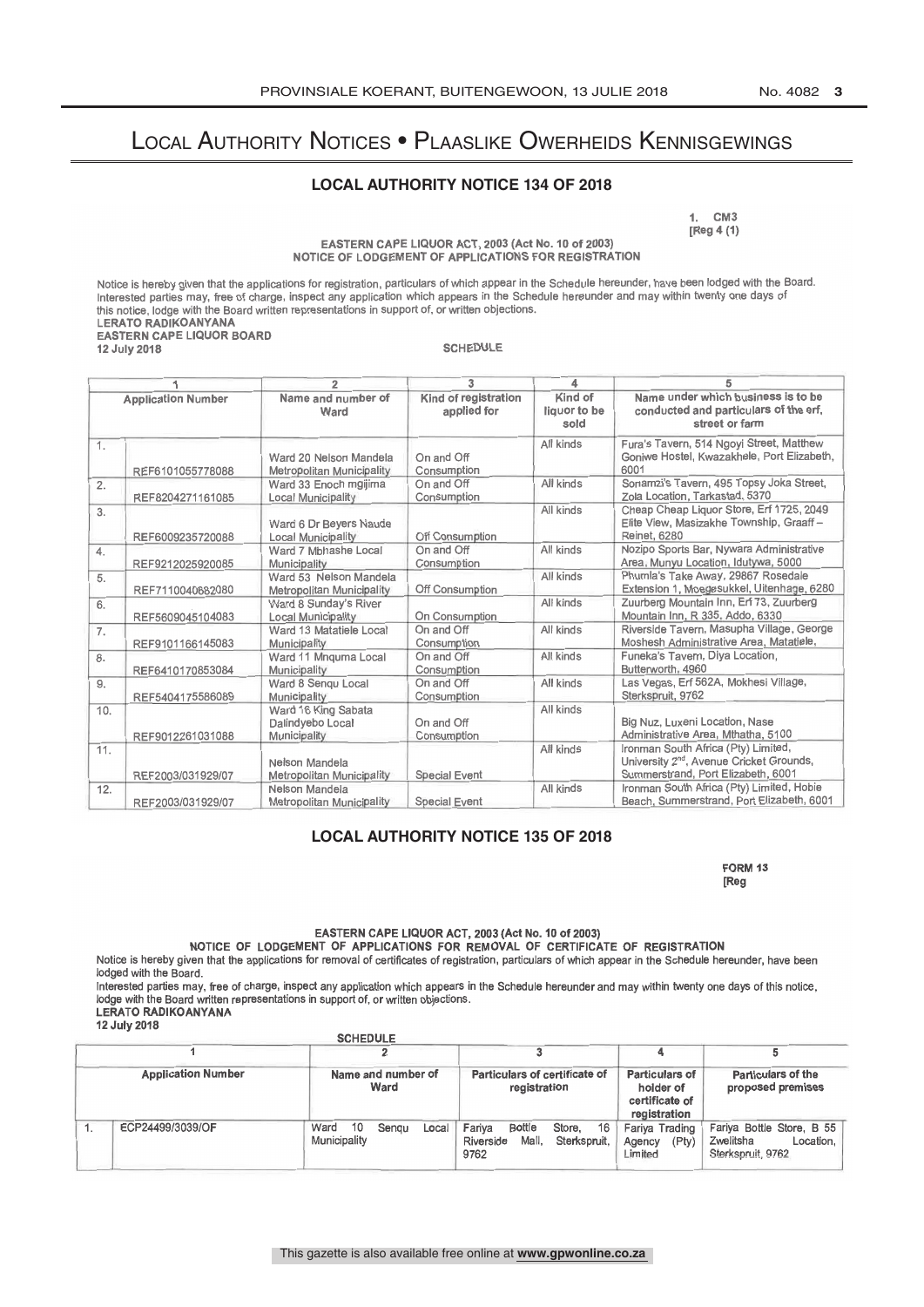## **LOCAL AUTHORITY NOTICE 136 OF 2018**

FORM 9 Reg 11 (1)]

#### EASTERN CAPE LIQUOR ACT, 2003 (Act No. 10 of 2003)

## NOTICE OF LODGEMENT OF APPLICATIONS FOR TRANSFER OF CERTIFICATE OF REGISTRATION

Notice is hereby given that the applications for transfer of certificates of registration, particulars of which appear in the Schedule hereunder, have been lodged with the Board.

Interested parties may, free of charge, inspect any application which appears in the Schedule hereunder and may within twenty one days of this notice, lodge with the Board written representations in support of, or written objections.

#### LERATO RADIKOANYANA EASTERN CAPE LIQUOR BOARD 12 July 2018

**SCHEDULE** 

| 1                         |                   | $\overline{2}$<br>3                                       |                                                                                                                                | 4                                                       | 5                                                                      |  |
|---------------------------|-------------------|-----------------------------------------------------------|--------------------------------------------------------------------------------------------------------------------------------|---------------------------------------------------------|------------------------------------------------------------------------|--|
| <b>Application Number</b> |                   | Name and number<br>of Ward                                | Particulars of certificate of<br>registration                                                                                  | Particulars of holder of<br>certificate of registration | Particulars of<br>prospective holder of<br>certificate of registration |  |
| 1.                        | ECP00714/03026/ON | Ward 4 Buffalo City<br>Metropolitan<br>Municipality       | Spartan Eatery, Erf 32825, Shop<br>No. 9A, Phaphos Park, Devereaux<br>Avenue, Vincent, East London,<br>5201                    | Bittersweet Trade<br>and<br>Invest 71 (Pty) limited     | Lucky Kitchen (Pty) limited                                            |  |
| 2.                        | ECP01367/90454/OF | Ward 40 Nelson<br>Mandela<br>Metropolitan<br>Municipality | Rocklands Liquor Store, Plot 6,<br>Rocklands, Uitenhage, 6280                                                                  | <b>Stefanos</b><br><b>Estrate</b><br>Late<br>Ourenovits | Nectarios John Ourenovits                                              |  |
| 3.                        | ECP02744/90454/OO | Ward 44 Nelson<br>Mandela<br>Metropolitan<br>Municipality | Litha's Tavern, 36 Ponana<br>Tini<br>Street,<br>Kwanobuhle, Uitenhage,<br>6280                                                 | Nolita Patricia Mahlangeni                              | Nelisa Nokulunga Nakase                                                |  |
| 4.                        | ECP02662/03026/OF | Ward 43 Buffalo<br>City Metropolitan<br>Municipality      | Amatola Bottle Store, Shop 1,<br>Phalo House, North Circular Drive,<br><b>Bisho, 5660</b>                                      | Aldabaro Pty Limited                                    | <b>EC Blue Sky Trading</b>                                             |  |
| 5.                        | ECP18320/90466/OF | Ward 2 Kouga<br><b>Local Municipality</b>                 | Multi Liquors - Loots Park, Shop 5,<br>Jah Kleinhans Building, Erf 6538,<br>14 Prospect Road, Lootspark,<br>Jeffreys Bay, 6330 | Rafael Da Costa                                         | Thomas Ignatius Bouwer                                                 |  |
| 6.                        | ECP02103/90466/OF | Ward 11 Kouga<br><b>Local Municipality</b>                | Multi Liquors - Main Beach, Erf<br>6617, Shop 4, Main Beach Centre,<br>Da Gamma Road, Jeffreys Bay,<br>6330                    | Rafael Da Costa                                         | Thomas Ignatius Bouwer                                                 |  |
| 7 <sub>1</sub>            | ECP22101/90454/OO | Ward 39 Nelson<br>Mandela<br>Metropolitan<br>Municipality | Fushin - Baywest, Erf 426, Bay<br>West Mall, Hunters Retreat, Port<br>Elizabeth, 6001                                          | Lenticom (Pty) Limited                                  | Menzopro (Pty) Limited                                                 |  |
| 8.                        | ECP21977/90454/ON | Ward 3 Nelson<br>Mandela<br>Metropolitan<br>Municipality  | IL Tricolore Di Fabrizo, 123 Villiers<br>Street, Walmer, Port Elizabeth,<br>6001                                               | Katadana (Pty) Limited                                  | Libela Restaurant (Pty)<br>Limited                                     |  |
| 9.                        | ECP02265/90454/ON | Ward 7 Nelson<br>Mandela<br>Metropolitan<br>Municipality  | Candy's - Newton Park, Hancock's<br>House, 317 Cape Road, Newton<br>Park, Port Elizabeth, 6001                                 | <b>Atanas Trust</b>                                     | <b>Baakens Creek Mashee</b><br>Course CC                               |  |
| 10.                       | ECP06060/03026/ON | Ward 43 Buffalo<br>City Metropolitan<br>Municipality      | Bhisho Sports Bar, Shop 1, Phalo<br>House, North Circular Drive, Bisho,<br>5660                                                | Aldabaro Pty Limited                                    | <b>EC Blue Sky Trading</b>                                             |  |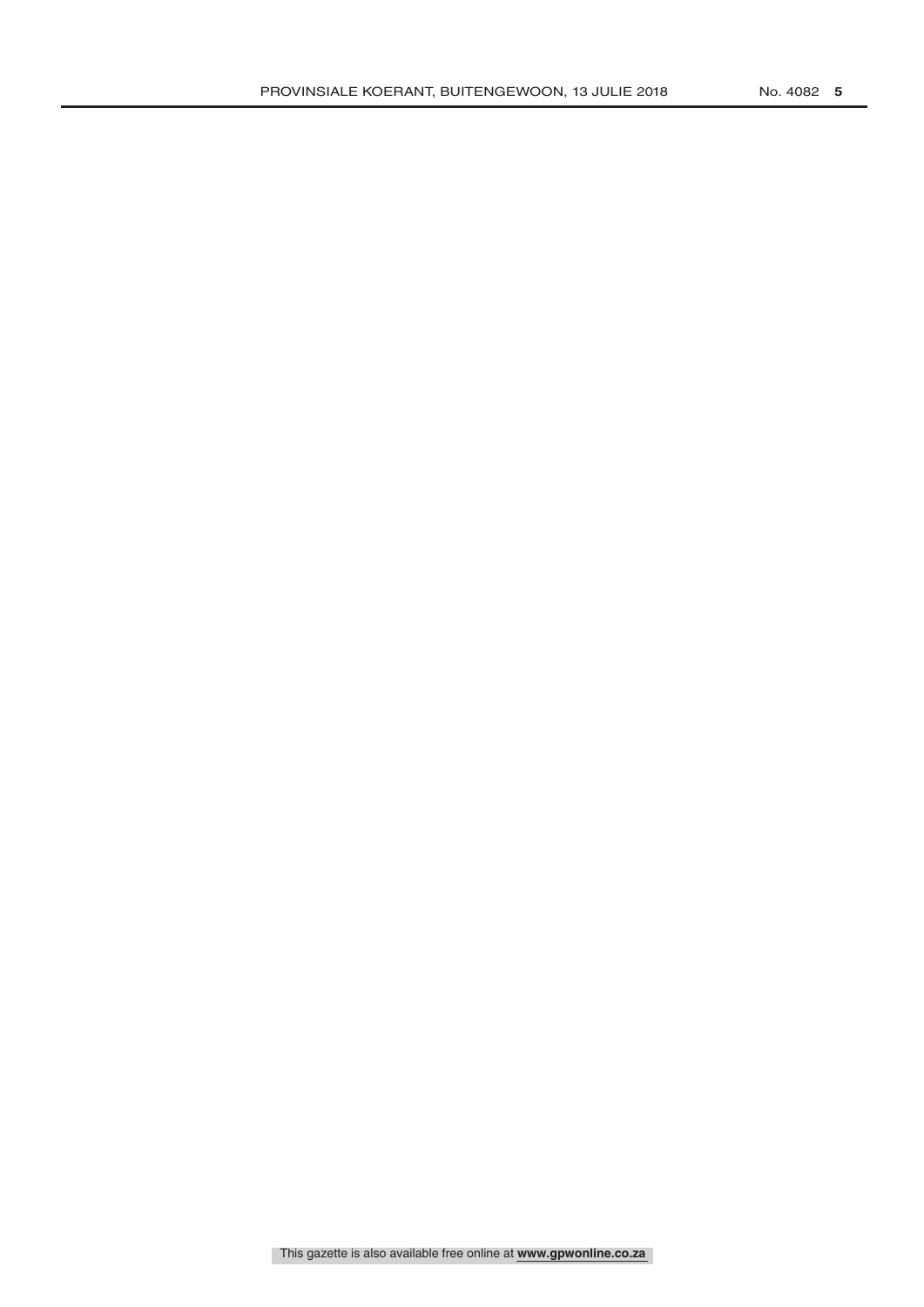This gazette is also available free online at **www.gpwonline.co.za**